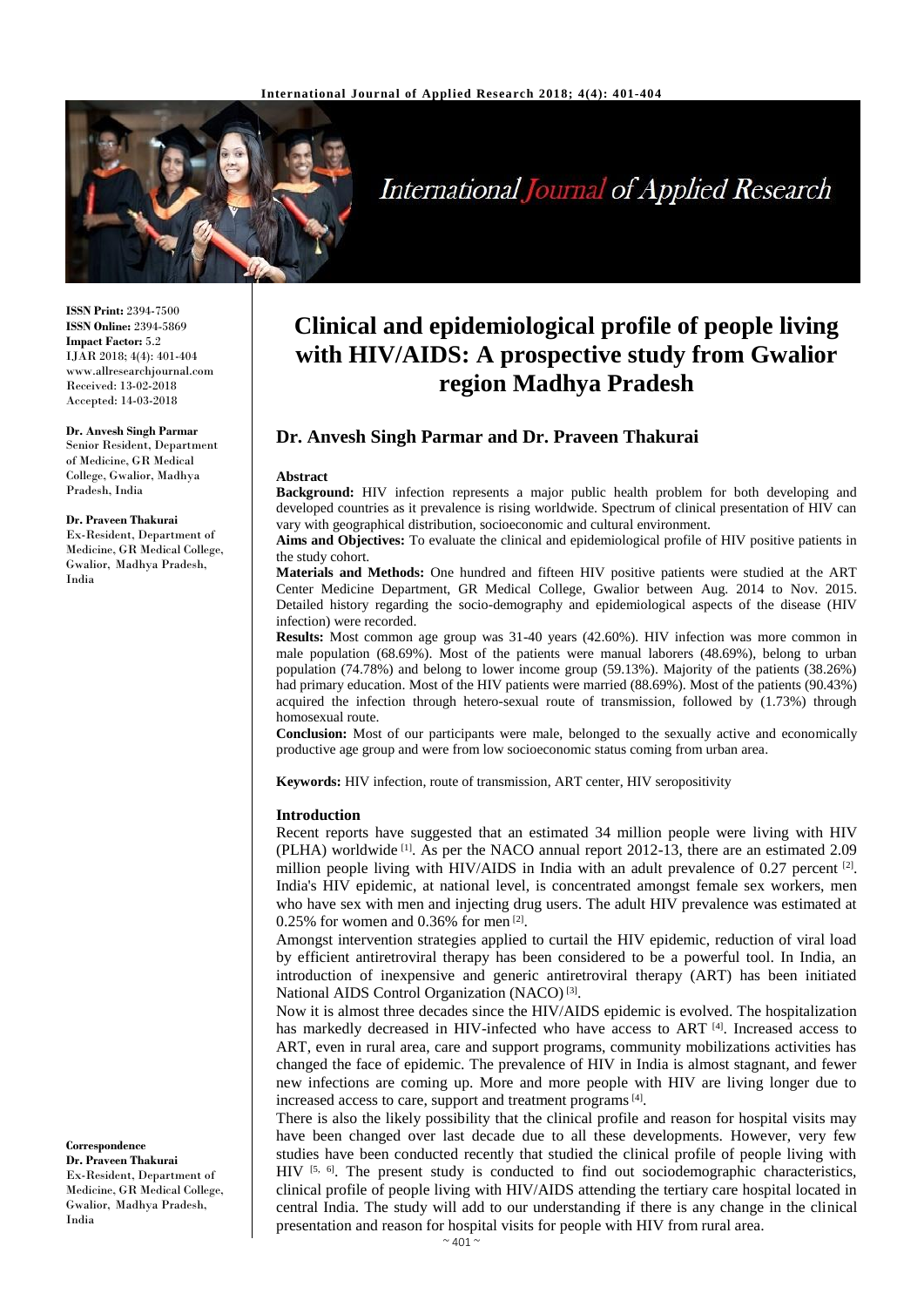#### **Materials and Methods**

Present study was performed on 115 HIV positive patients attending the ART Center Medicine Department, GR Medical College, Gwalior between Aug. 2014 to Nov. 2015.Institutional Ethics Committee approval and written informed consent was obtained from each patient before starting the study.

Diagnosis of HIV seropositivity was done using Bioline HIV 1/2 Rapid Test Procedure, COMBAIDS HIV 1+2 Immunodot Test and Qualpro HIV-Qualitative Sandwich Immunoassay.

In all selected patients, detailed history regarding the epidemiological aspects of the disease (HIV infection) was obtained. All the collected data was analyzed using IBM SPSS ver.20 software. Cross tabulation and frequency distribution was used to prepare tables. Data is expressed as percentage and mean±SD.

#### **Results**

Out of the total 115 cases, majority of the cases were in the age group 31-40 years (49, 42.60%) followed by 21-30 years (36, 31.30%) and 41-50 years (24, 20.86%). Five patients  $(4.34\%)$  were aged  $< 20$  years and 1 patient  $(0.86\%)$ were aged > 50 years in the study group.

Out of 115 cases, males were more commonly associated with HIV infection (79, 68.69%) than females. Male to female ratio in the present study was 2.1:1.

Out of 115 cases, 56 (48.69%) patients were manual

laborers, followed by 33 (28.69%) patients who were housewives, 12 (10.43%) patients were doing clerical jobs, 13 (11.30%) were drivers and 1 (0.86%) was a commercial sex worker.

Majority of the patients were form urban population (74.78%) followed by rural population (25.22%).Out of the 115 patients majority of the patients were from the lower income group (68, 59.13%) followed by medium income group (47, 40.86%) and no patients was from high income group.

Majority of the patients (44, 38.26%) had primary education followed by 20(17.39%) patients who were educated up to mid school, 34(29.56%) patients were illiterate.

Out of the 115 patients, 102 (88.69%) were married, 7  $(6.08\%)$  patients were unmarried, whereas  $6(5.21\%)$  were widow/widowers.

| Table 1: Showing Spouse HIV status in the study group |  |
|-------------------------------------------------------|--|
|-------------------------------------------------------|--|

| <b>Parameters</b>                                |            | N  | $\frac{0}{0}$ |
|--------------------------------------------------|------------|----|---------------|
| Spouse HIV status $(n=115)$                      | Positive   | 68 | 59.13         |
|                                                  | Negative   | 42 | 36.52         |
|                                                  | Not tested | 5  | 4.35          |
| Spouse HIV status of male<br>patients( $n=85$ )  | Positive   | 48 | 41.73         |
|                                                  | Negative   | 29 | 25.21         |
|                                                  | Not tested | 8  | 6.95          |
| Spouse HIV status of female<br>patients $(n=40)$ | Positive   | 15 | 13.04         |
|                                                  | Negative   | 11 | 9.56          |
|                                                  | Not tested |    | 3.47          |



**Graph 1:** Showing possible routes of transmission of HIV infection in the study group

#### **Discussion**

The present study was conducted to understand the social determinants and clinical characteristics of the HIV positive patients attending a tertiary care hospital in Gwalior, Madhya Pradesh.

The incidence of HIV positive patients attending the outpatient department in our study was 0.72% which is lower as comparison to 3.24% in the study done by Jindal *et al* <sup>7</sup> .The reduced incidence of HIV patients may be due to the demographic variation and probably due to lesser number of patients with high risk behavior in the region. It may also be dependent on the less health seeking behavior of the HIV positive patients due to fear of social stigma in the current study.

The highest incidence of HIV positive patients was in the age group of 21-40 years (73.90%) which is similar to the study done by Sen *et al* (73.7%) [8] . The study done by Zancanaro *et al*, <sup>[9]</sup> (51.45%) and Jing *et al*, <sup>[10]</sup> 66.3%) also reported 21-40 years as the most common age group. This shows that majority of the patients affected by HIV belong

to the most sexually active group of the population and also it is major part of the working population. Baig *et al* <sup>11</sup> in Jaipur, Joge *et al*, [12] in Maharashtra and Bhandarkar *et al*, [13] in Andhra Pradesh also observed that productive age group was most commonly involved.

In present study, male preponderance was observed (68.69%) with male to female ratio of 2.1:1.This ratio goes with the study done by Kumarswamy *et al*, <sup>[14]</sup> (2.4:1) and Sen *et al*, <sup>[8]</sup> (1.6:1) with marginal difference. But Gaidhan *et al* in a similar study on 225 participants reported female preponderance [15]. The variation in sex ratio may be due to the fact that men being more exposed to high risk behavior in comparison to females. The incidence of infection with HIV in females is increasing gradually as the changing life style trends are making the women more vulnerable to HIV infection.

Education and occupation are important determinants for spread of HIV/AIDS. Illiterate people are less likely to have adequate knowledge to protect themselves from STD's including HIV/AIDS. Migration for work takes people away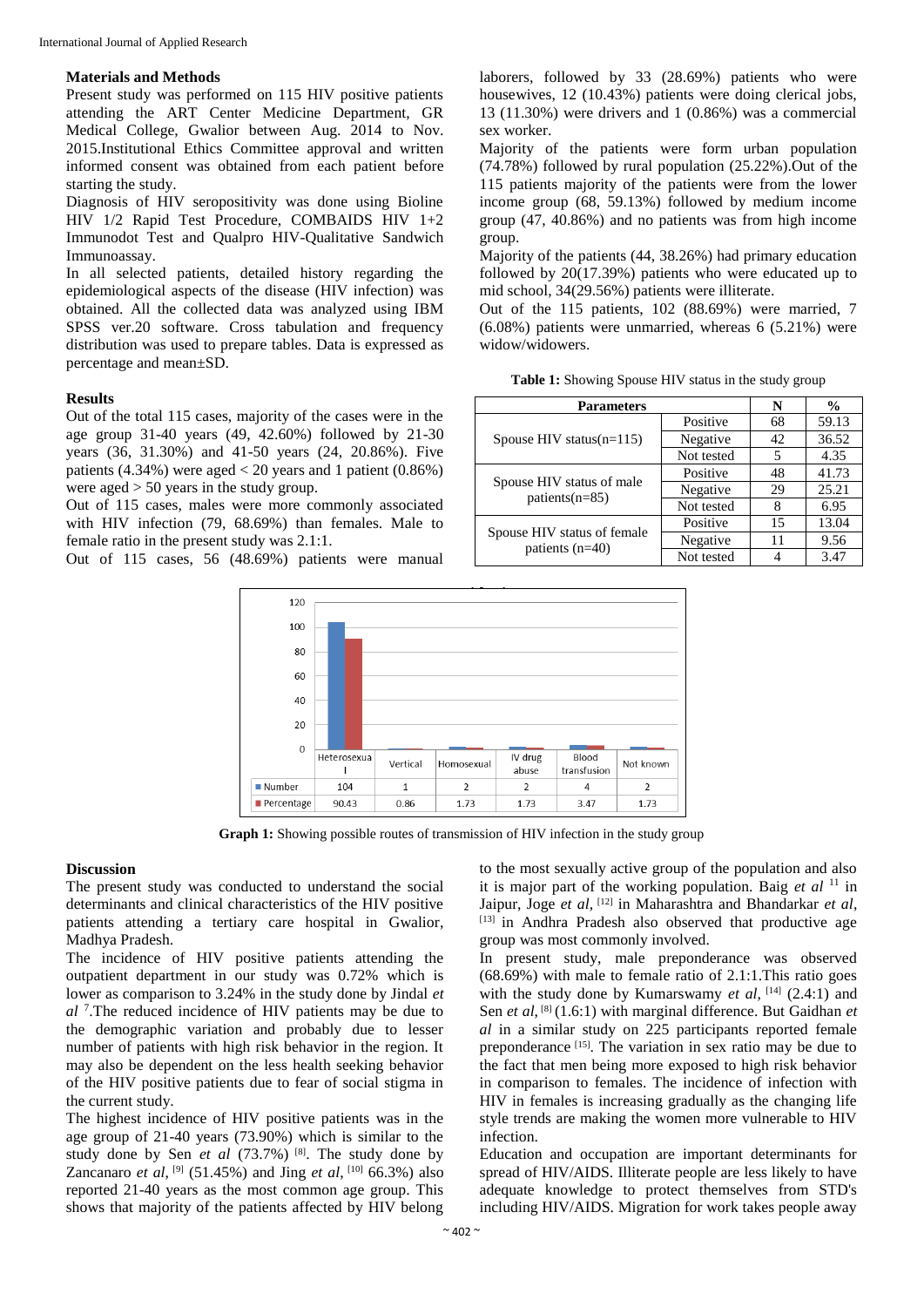from the social environment of their families and community. This can lead to an increased likelihood to engage in risky behavior<sup>[16]</sup>. Concerted efforts are needed to address the vulnerabilities of the large migrant population. The mobility of workers is likely a major factor contributing to HIV transmission by connecting high-risk sexual networks. The incidence of HIV infection in the unskilled workers in the present study (48.69%) is similar to that of Jindal *et al*, <sup>[7]</sup> (47%). Housewives make up for 28.6% of the patients in the present study which is lower in comparison to 47.4% in the study done by Jindal *et al* [7] . Drivers are considered to be a higher risk of developing HIV infection in the present study but in Jindal *et al*, [7] 5.3% patients were drivers which was lower as compared to present study. Joge *et al*, [12] and Bhandarkar *et al*, [13] reported that 51% and 42% participants respectively were laborers. It can be concluded that people from all walks of life are susceptible to HIV infection; it is not exclusive one group of population. Gaidhan *et al* in a similar study reported that most of the patients were laborers (41.78%)<sup>[15]</sup>.

The results of the present study (74.7%) and Jindal *et al*, [7] (71%) study revealed that HIV infection is spreading rapidly even among the rural areas of India. The factors responsible for this are probably illiteracy, lack of awareness about the disease and delay in diagnosis because of inadequate laboratory facilities in rural areas when compared to urban areas.

A total 29.5% of the patients in the present study group were illiterate in comparison to 52.6% in the study done by Jindal *et al*, [7] . Majority of patients (38.2%) in this study have received primary education, in comparison to 18.4%% in the study done by Jindal et al, <a>[7]</a>. This indicates that formal education is not sufficient but knowledge of STDs and HIV infection is essential for the control of HIV and the paradoxical incidence in the present study on comparing with Jindal *et al*, [7] study clearly shows an increase in promiscuity of the population irrespective of literacy. In study by Gaidhan *et al*, literacy rate was very high i.e. 95.56% with most of them i.e. 71.55% being educated up to middle school [15] . Since HIV is not a curable disease, it is very important to prevent its spread by educating the people and increasing awareness regarding various aspects of diseases especially about modes of transmission and means to prevent transmission.

In present study 88.69% of the patients were married, which is higher (63.15%) then the study done by Jindal *et al*  $^7$  and Jing *et al* <sup>10</sup> (46.2%). Gaidhan *et al* also reported that most participants were married (85.78%) [15]. The incidence of unmarried patients was 6.08% in the present study when compared to 51.0% in Jing *et al,* (Jing W 1999) and 18.4% in Jindal *et al* [5] . This decreased incidence was probably due to awareness of HIV among younger generation in the present study. About 5 % of the patients in our study group were either widow/widower or separated from their spouses in comparison to 18.4% in the study done by Jindal *et al*, [7] and 2.8% in the study done by Jing *et al*, [10] This discrepancy in the route of transmission is mainly because females are usually infected through heterosexual contact with their husbands and females also indulge in extramarital sexual relationship like men.

In the present study, among the spouses of HIV positive individuals 59.13% % were positive in comparison to 47.2% in Jindal *et al*, [7] study. 36.52% of the spouses were negative as opposed to only 13.9% in Jindal *et al*, [7] . The HIV status of 4.35% of the patient's spouses was not known which was 38.9% in the Jindal *et al*, [7] study. Majority of the patients in our study were male in comparison to the female predominance in Jindal *et al*, [7] study. This difference between the two studies can be possibly due to good counseling as a result of which transmission to partner has not occurred.

Heterosexual mode is the most common route of transmission of HIV infection. In 90.43% patients, heterosexual route was the possible route of infection, which is almost similar to 85.6% in the study by Jing *et al* and 86.8% in the Jindal *et al*, [7] study. Homosexuality is more common in western population. Thus the incidence was more in Jing *et al* study (5.8%). The study done by Jindal *et al* <sup>7</sup>had no homosexual patients. Homosexuality is prevailing in lesser extent in India as shown in the present study. Similar findings can be seen in pattern of intravenous drug abusers, that is more prevalent in western studies  $(6.7%)$ <sup>10</sup> and nil in Jindal *et al*, <sup>[7]</sup>. Regarding vertical transmission, there were no cases seen in Jing *et al* study, whereas Jindal *et al* study showed 5.3% and 0.86% in the present study. Although blood transfusion is one of the known modes of transmission of HIV infection, these cases were not found in Jindal *et al*, <sup>[7]</sup> and Jing *et al*, <sup>[10]</sup> studies. In the present study, 3.47% patient acquired HIV through blood transmission. The route of transmission of HIV could not be determined in 1.73% of the patients in present study, which is lower when compared to the study by Jing *et al*, <sup>[10]</sup>  $(1.9\%)$  and Jindal *et al*, <sup>[7]</sup> (7.9%). This is probably due to inadequate sexual history given by the patients and denial of sexual promiscuity by them and also could be attributed to their ignorance about the modes of spread of HIV. Sexual made is the most common route of transmission of HIV infection. Therefore proper information regarding safe sexual practices should be disseminated, starting from adolescents and young adults as they are the most vulnerable part of population.

#### **Conclusion**

Present study data revealed that most of the HIV patients were male belonging to productive age group, were laborers and housewives. Most of them were from the urban area. HIV was more common among literates, showing that formal education is not sufficient for creating awareness among people regarding modes of transmission of STDs. Majority of the patients were married and most of the spouses were positive. Sexual transmission was the major route of transmission of infection of which heterosexual being the commonest.

#### **References**

- 1. UNAIDS- World AIDS Day report 2011 Available at: http:// www.unaids.org/ en/ media/unaids /contentassets/documents/unaidspublication /2011/JC2216\_World AID Sdayreport en.pdf, 2011 2.
- 2. NACO. Annual Report 201213. Available at: http: //www.nacoonline.org/upload/REPORTS/NACO%20 Annual%20Report% 202012-13.pdf.
- 3. Singh H, Dulhani N, Bithika NK, Tiwari P, Chauhan V, Singh P. Rural Epidemiology of HIV Positive Tribal Patients from Chhattisgarh in India. J Global Infect Dis. 2010; 2:39-42.